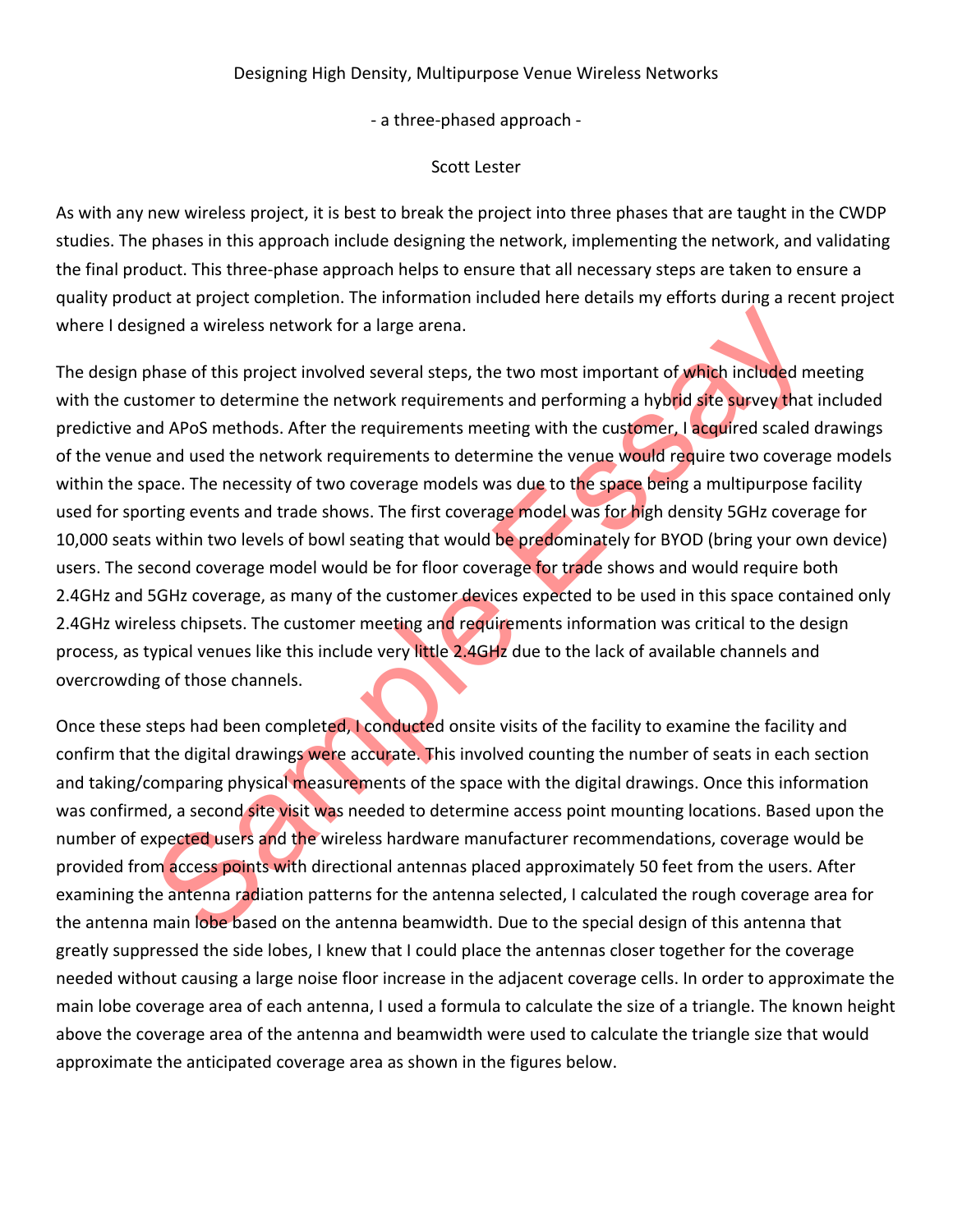

The figure on the left shows a sample drawing of the antenna above the coverage area and the measurements used to calculate the expected coverage radius. The formula calculations are shown in green text on the right. By calculating the approximate expected coverage radius, I used that measurement to form estimated coverage cells and place them onto the drawings of the arena to provide pervasive coverage. This draft coverage model was then used to count the estimated number of AP & antennas needed to provide coverage for the venue.

Eloor (Coverage Area)<br>
Side 1: 50 opposite angle: 60<br>
Side 2: 87.735 opposite angle: 60<br>
Side 2: 87.735 opposite angle: 39<br>
Side 2: 87.735 opposite angle: 39<br>
Total Area: 721.68783648703<br>
Jotal Area: 721.68783648703<br>
Jotal After I performed these calculations, I again visited the site to perform an APoS survey to determine if the calculated coverage was correct. I confirmed the actual coverage area of this AP & antenna combination in the venue by temporarily mounting the gear at a single location above a portion of the coverage area. Once the AP was online and configured to output the same power level to be used by the AP & antenna in the production network, I utilized a WLAN discovery tool (Netscout AirCheck G2) to measure the coverage area and found that the calculations preformed previously were accurate within 3 feet. This information was then used to modify the coverage cell sizes from the draft coverage model and create the final AP & antenna location map for hardware installation in the facility.

The implementation phase was monitored closely to ensure that the AP & antennas were mounted in the exact locations determined during the design phase. As mentioned previously, external antennas were used that required precision aiming to ensure areas were covered correctly. Prior to aiming the antennas, I utilized the calculations from the design phase in order to map out the center point of each AP & antenna in its coverage area, and placed high visibility stickers on the physical point the antenna would need to be aimed. In order to ensure precision aiming, I created an antenna template with a laser sight mounted in the center of the template that was strapped to the radome of each antenna. This aided me in the fine tuning of the antenna by providing visual feedback as to where the antenna was aimed.

After the APs & antennas were deployed during the implementation phase, a post installation validation survey was completed throughout the venue. This survey included utilizing Ekahau Site Survey in passive survey mode while walking the coverage area to ensure that pervasive coverage was achieved. It was also